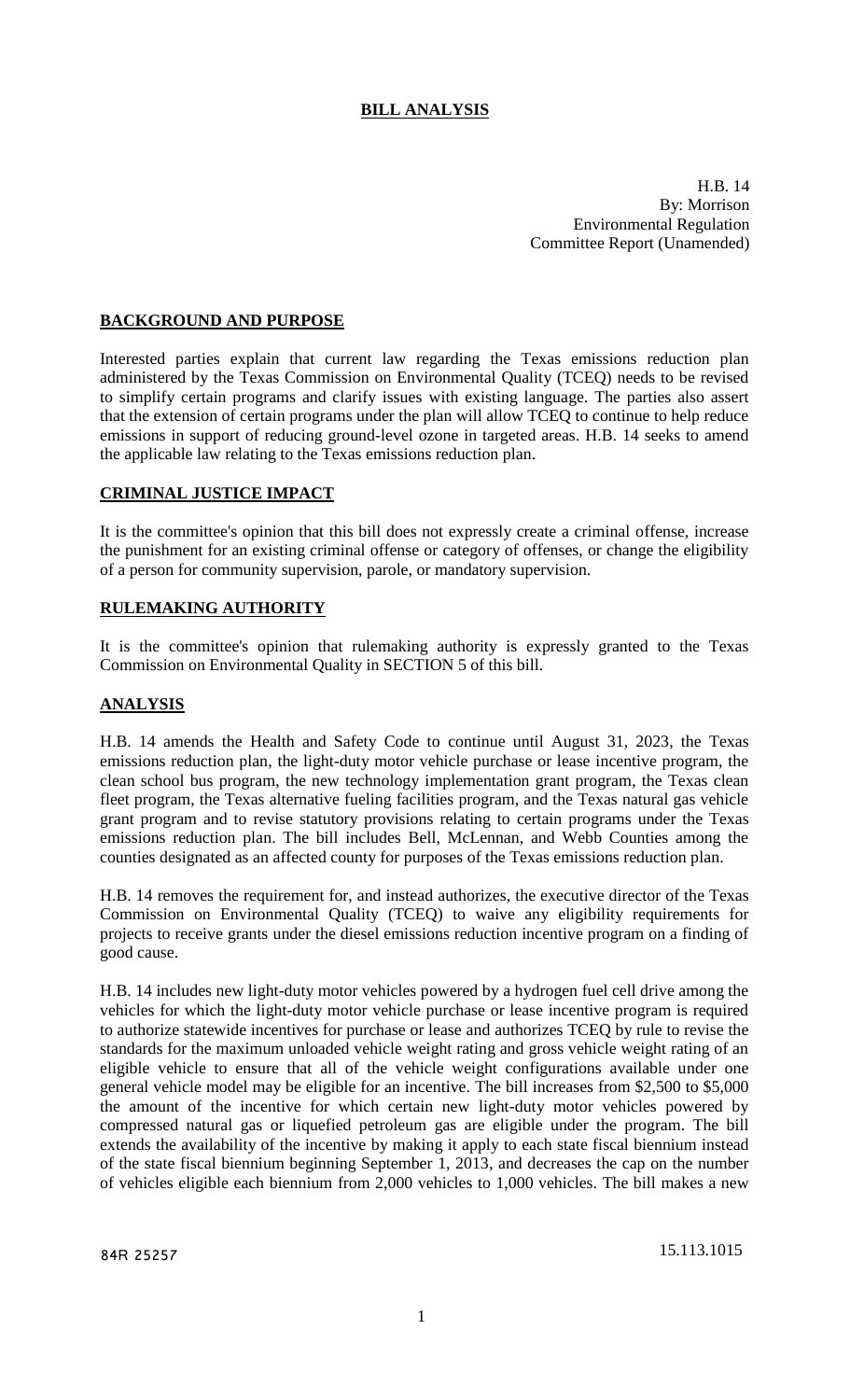light-duty vehicle powered by an electric drive propelled to a significant extent by an electric motor that draws electricity from a hydrogen fuel cell eligible for a \$2,500 incentive if certain other factors are satisfied. The bill extends the availability of the electric drive incentive by making the limitation of the incentive to 2,000 vehicles applicable for each state fiscal biennium instead of the state fiscal biennium beginning September 1, 2013.

H.B. 14 authorizes TCEQ to supplement the information provided in a manufacturer's report of new vehicle models that the manufacturer intends to sell in Texas during that model year that meet the incentive requirements under the light-duty motor vehicle purchase or lease incentive program with additional information on available vehicle models, including information provided by manufacturers of systems to convert new motor vehicles to operate on natural gas or liquefied petroleum gas before sale as a new vehicle. The bill changes the basis on which a lease incentive for a new light-duty motor vehicle is required to be prorated from a four-year lease term to a three-year lease term. The bill removes statutory provisions requiring TCEQ to develop a verification form to verify the sale of vehicles under the light-duty motor vehicle purchase or lease incentive program and instead authorizes TCEQ to require the submission of forms and documentation as needed to verify eligibility for a program incentive. The bill authorizes TCEQ to provide for dealers and leasing agents to reserve for a limited time period incentives for vehicles that are not readily available and must be ordered if the dealer or leasing agent has a purchase or lease order signed by an identified customer. The bill repeals a statutory provision requiring the suspension of program incentives if the balance available for motor vehicle purchase or lease incentives falls below 15 percent of the total allocated for the incentives during that fiscal year.

H.B. 14 revises the allocation formula for the Texas emissions reduction plan fund by raising the cap from five percent to 10 percent on the percent allocation that may be used for the Texas alternative fueling facilities program and authorizes a specified amount of that allocation to be used for fueling stations to provide natural gas fuel. The bill removes from the formula an allocation capped at five percent to provide grants for natural gas fueling stations under the clean transportation triangle program. The bill removes an allocation of 1.5 percent of the fund to be used for administrative costs incurred by the Energy Systems Laboratory at the Texas A&M Engineering Experiment Station and instead authorizes money in the fund to be allocated for such administrative costs. The bill specifies that the \$500,000 from the fund deposited to the credit of the clean air account to supplement funding for air quality planning activities in affected counties is to be deposited annually. The bill repeals a statutory provision authorizing money allocated to a particular program to be used for another program under the plan as determined by TCEQ.

H.B. 14 specifies that the new technology projects that reduce emissions of regulated pollutants from stationary sources eligible for a grant under the new technology implementation grant program include projects that reduce emissions from oil and gas production, storage, and transmission activities through the replacement, repower, or retrofit of stationary compressor engines or the installation of systems to reduce or eliminate the flaring of gas or the burning of gas using other combustion control devices. The bill includes projects that involve the transport, recovery for use, or prevention of the loss of natural resources originating or produced in Texas among the projects to which TCEQ is required to give preference in awarding grants under the new technology implementation grant program.

H.B. 14 changes from the calendar year to the eligibility period established by TCEQ the period during which an entity must purchase a new qualified on-road vehicle for the vehicle to be eligible for a grant under the Texas clean fleet program. The bill revises a statutory provision requiring TCEQ to minimize the amount of paperwork required for a clean fleet program grant application by removing language establishing that an applicant may be required to submit specified information after TCEQ has decided to award a grant. The bill increases from two to five years the minimum amount of useful life remaining on a vehicle that a project must replace to be eligible for a clean fleet program grant. The bill changes the period for which a qualifying vehicle must be continuously owned, registered, and operated in Texas by a grant recipient as a

84R 25257 15.113.1015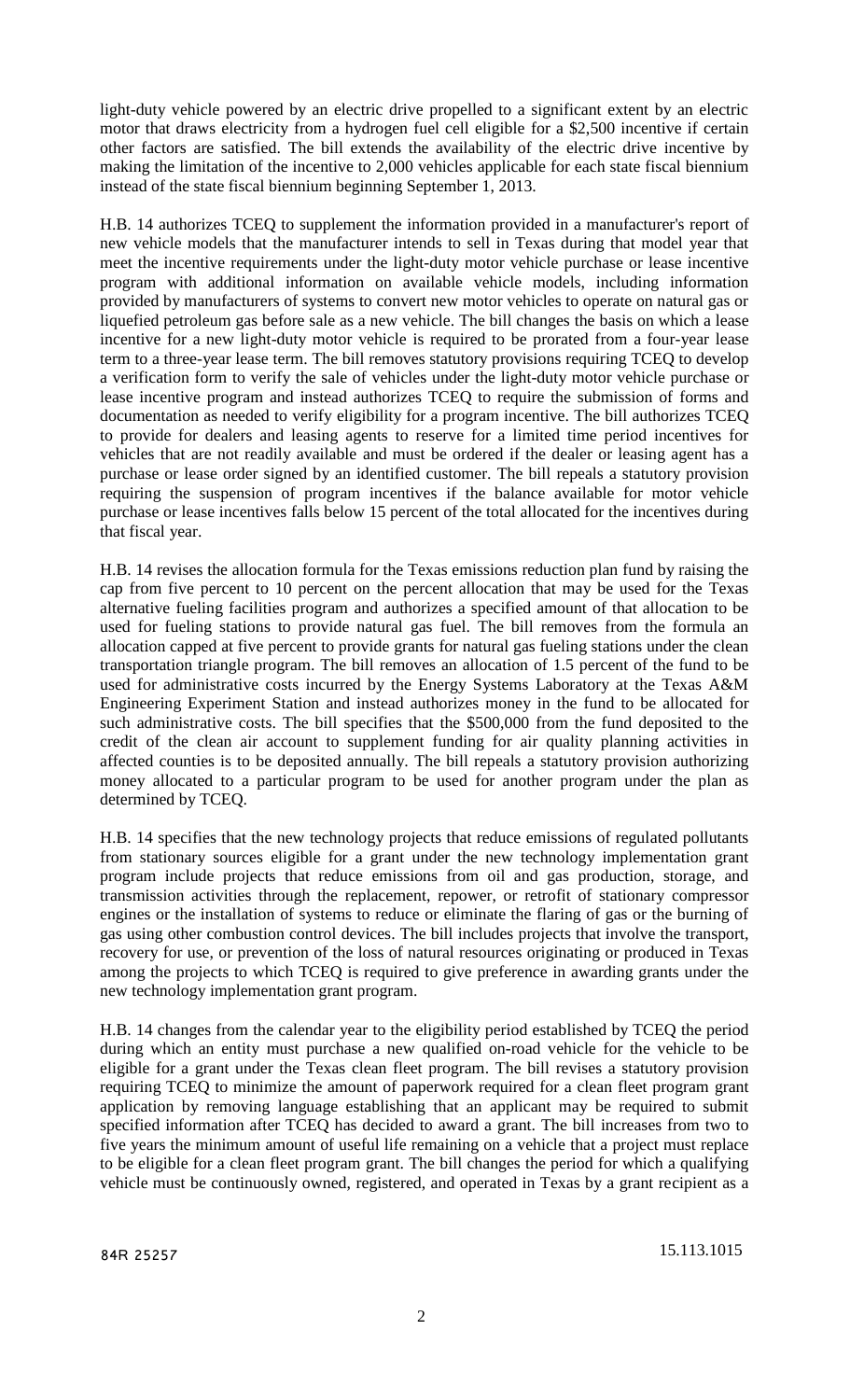condition of receiving a grant from the earlier of the fifth anniversary of the date of reimbursement of the grant-funded expenses or until the date the vehicle has been in operation for 400,000 miles after the date of reimbursement to the earlier of the fifth anniversary of the activity start date established by TCEQ or the date the vehicle has been in operation for 400,000 miles after the activity start date. The bill requires TCEQ to establish the activity start date based on the date TCEQ accepts verification of the disposition of the vehicle being replaced. The bill removes the requirement for the executive director to waive certain eligibility requirements regarding the vehicle being replaced on a finding of good cause and instead authorizes the executive director to waive the requirements on a finding of good cause.

H.B. 14 makes the requirement that TCEQ establish and administer the Texas alternative fueling facilities program to provide fueling facilities for alternative fuel applicable to the clean transportation triangle, as defined by the bill, instead of only nonattainment areas. The bill removes eligibility to participate in the program for an entity operating in Texas that acquires any alternative fueling facility and for an entity operating in Texas that constructs or reconstructs a facility to store or compress alternative fuels. The bill requires TCEQ to provide for strategically placed fueling facilities in the clean transportation triangle to enable an alternative fuel vehicle to travel in those areas relying solely on the alternative fuel and to maintain a listing to be made available to the public online of all vehicle fueling facilities that have received grant funding, including location and hours of operation.

H.B. 14 removes the authority of TCEQ to adopt guidelines to allow a private nonprofit organization or a regional planning commission, council of governments, or similar regional planning agency created under statutory provisions relating to regional planning commissions to apply for and receive a grant under the alternative fueling facilities program and instead expressly authorizes TCEQ to allow such entities to apply for and receive a grant under the program. The bill requires an application for a grant under the alternative fueling facilities program to include a certification that the applicant complies with laws, rules, guidelines, and requirements applicable to taxation of fuel provided by the applicant at each fueling facility owned or operated by the applicant; authorizes TCEQ to terminate a grant awarded without further obligation to the grant recipient if TCEQ determines that the recipient did not comply; and establishes that such provisions do not create a cause of action to contest an application or grant award. The bill requires TCEQ to disperse grants under the program through a competitive application selection process to offset a portion of the eligible costs.

H.B. 14 revises statutory provisions establishing eligibility of facilities for grants under the alternative fueling facilities program, including removing the requirement that TCEQ by rule establish criteria for prioritizing facilities eligible to receive a grant and setting out specified fueling facilities to which TCEQ may or shall give preference or otherwise limit grant selections. The bill includes among the expenses for which a recipient is prohibited from using the grant expenses for the purchase of land or an interest in land and expenses for equipment or facility improvements that are not directly related to the delivery, storage, compression, or dispensing of the alternative fuel at the facility. The bill requires each grant to be awarded using a contract that requires the recipient to meet operational, maintenance, and reporting requirements as specified by TCEQ. The bill removes a statutory provision setting the amount TCEQ is required to award to each grant recipient and instead caps grants awarded under the program for a facility to provide alternative fuels other than natural gas at the lesser of 50 percent of \$600,000 or the sum of the actual eligible costs incurred by the grant recipient within deadlines established by TCEQ and caps grants awarded for a facility to provide natural gas at \$400,000 for a compressed or liquefied natural gas facility and \$600,000 for a facility providing both liquefied and compressed natural gas.

H.B. 14 changes from the calendar year to the eligibility period established by TCEQ the period during which an entity must have purchased, leased, or otherwise commercially financed a vehicle as a new on-road heavy-duty or medium-duty motor vehicle that meets certain conditions or during which an entity must have repowered an on-road motor vehicle to a natural gas vehicle powered by a natural gas engine that meets certain specifications for the vehicle to be a

84R 25257 15.113.1015